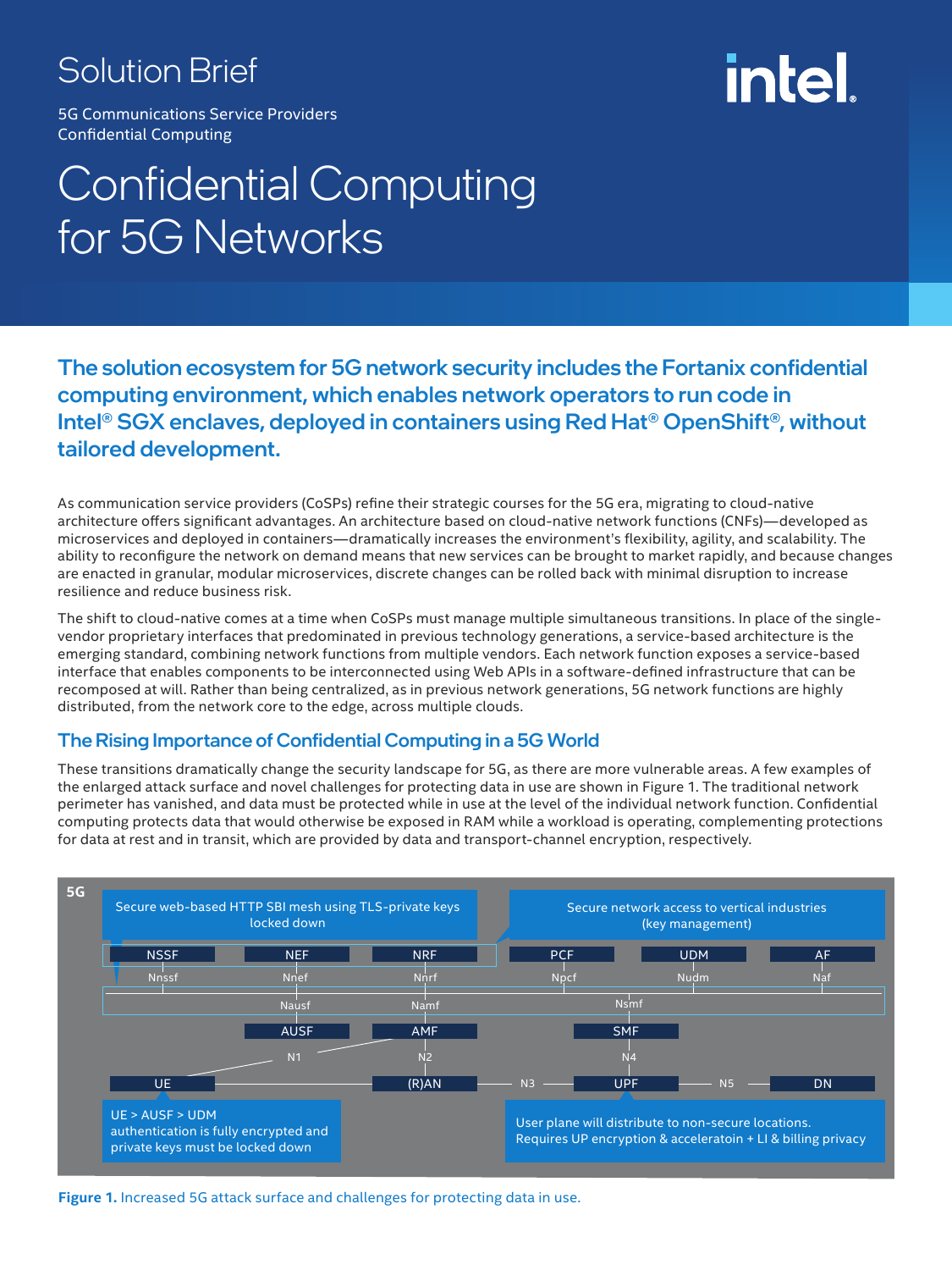#### Intel® Platform Support for 5G Use Cases

Together with other hardware security measures such as crypto acceleration, Intel® SGX enables a range of 5G use cases, including the following:

- Confidential communication for service-based architecture
- Secure authentication and secure converged edge
- Secure federated multitenant content delivery
- Secure communication edge-to-core and between networks
- Assured integrity of billing information with an audit trail

Confidential computing is chiefly concerned with isolating data from other workloads operating in their shared multi-tenant, multicloud infrastructure, preventing both inadvertent and malicious leaks. A prevalent approach is to provide an isolated trusted execution environment (TEE), where code can be run beyond the reach of outside software. CoSPs use TEEs to help meet challenges associated with protecting data in use by highly distributed 5G services in functional areas such as the following:

- **Service-based architecture** web-based integration of network functions, protected using transport layer security (TLS)
- **Key management for secure network access** extended to industry partners and customers
- **Authentication** with the Authentication Server Function (AUSF) and unified data management (UDM)
- **Distributed user plane**, including to non-secure physical locations

In addition to isolation, TEEs provide assurance to outside entities that the code running inside them has not been corrupted or tampered with through the process of attestation. By attesting to the authenticity of its workload, a TEE can therefore give the CoSP's remote partners and customers confidence that the destination they are connecting to is legitimate and trustworthy, as well as being protected from interception by third parties.

#### Protected Enclaves with Intel® Software Guard Extensions (Intel® SGX)

Intel SGX is a set of processor instructions supported by 3rd Gen Intel® Xeon® Scalable processors that is used for partitioning a region of memory as a secure enclave that isolates and protects specific data and code, as shown in Figure 2. The contents of the enclave are encrypted using a cryptographic key generated within the CPU, and likewise, the data and code are only decrypted inside the CPU. This arrangement protects data and code from compromise within RAM or in transit between the CPU and RAM.

The enclave prevents data from being leaked to other software running on the same platform, including other workloads as well as processes running at high privilege levels, such as the OS, hypervisor, BIOS, or firmware. The use of enclaves therefore dramatically reduces the attack surface, as shown in Figure 3.







**Figure 3.** Reduced attack surface.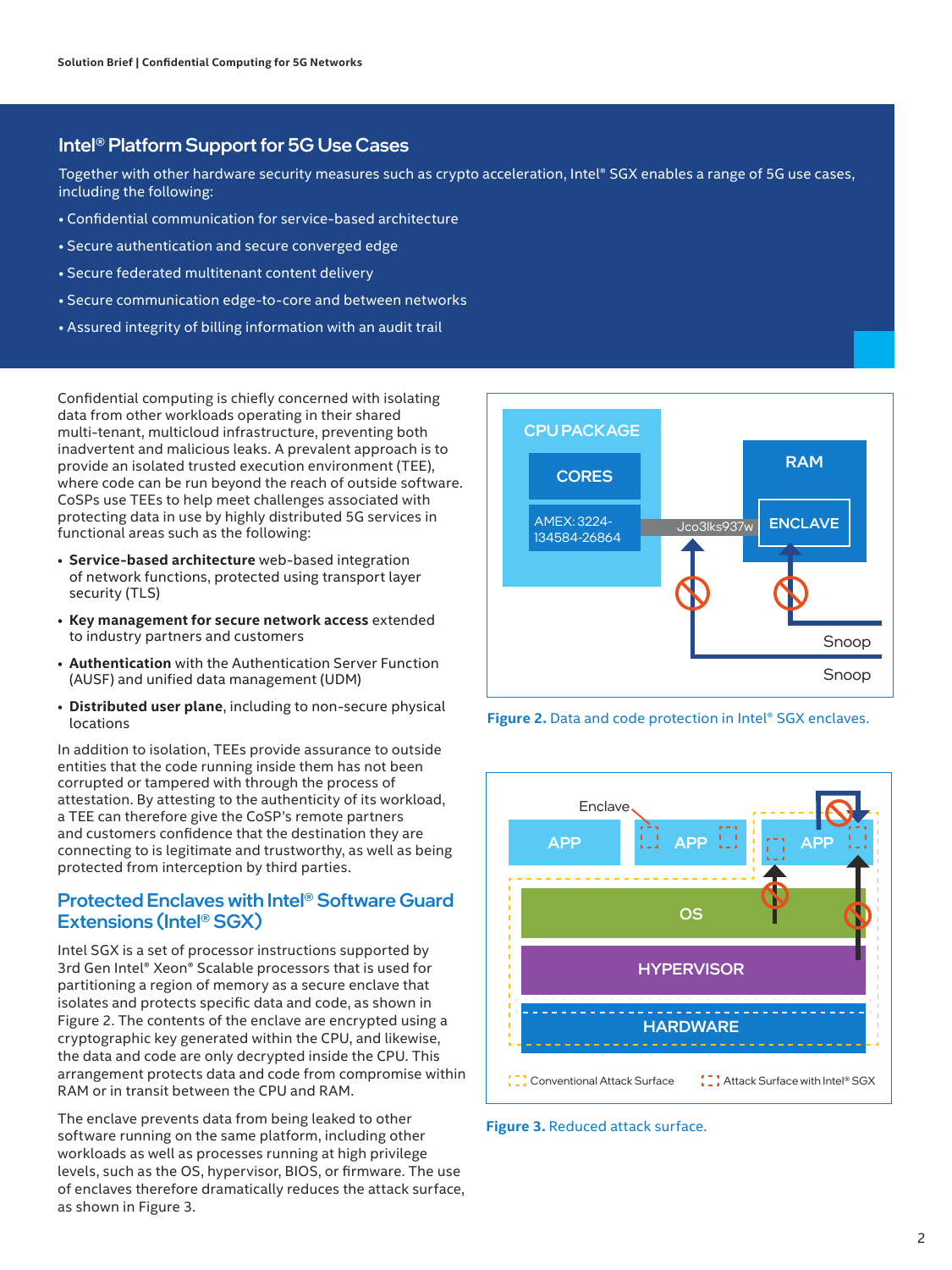The native method of adapting software for use with Intel SGX is for the developer to identify the sensitive portion of the application—designated the trusted portion—and define an enclave for it to operate within by using the Intel SGX SDK. The Intel SGX enclave is deployed as a shared library. The remaining, untrusted portion of the application operates outside the enclave, and Intel SGX treats it as compromised by default. The trusted and untrusted portions of the application communicate with each other using specific Intel SGX instructions. The Intel® Attestation Service plays a vital role in establishing and maintaining the trusted status of code by enabling applications to verify the following factors cryptographically:

- **The code is running as-built** in a genuine enclave
- **The hardware is a secure Intel SGX-capable platform** with all needed microcode updates applied
- **All necessary Intel SGX hardware and software configurations** are made correctly

Fortanix solutions help streamline the implementation of confidential computing based on Intel SGX for 5G applications, including efficient attestation for 5G virtualized network functions (VNFs) at scale.

#### Platform Capabilities that Complement Intel® SGX

3rd Gen Intel® Xeon® Scalable processors incorporate multiple hardware-resident security features that work in conjunction with Intel® SGX. The following features are of particular interest to CoSPs as they deploy 5G network functions:

- **[Built-in crypto acceleration.](https://newsroom.intel.com/articles/crypto-acceleration-enabling-path-future-computing/#gs.cezvdy)** To help CoSPs handle the performance impact of pervasive encryption in 5G, platform results include up to 4.2x higher TLS encrypted connections per second.1
- **[Intel® Platform Resilience.](https://www.intel.com/content/www/us/en/products/docs/processors/xeon/platform-firmware-resilience.html?wapkw=Intel%20Platform%20Firmware%20Resilience)** To protect fundamental platform firmware components, this Intel® FPGA-based solution establishes a chain of trust and verifies firmware images before execution.

#### Confidential Computing with Fortanix Solutions

Fortanix technologies implement Intel SGX across a range of confidential computing functions, as illustrated in Figure 4. The Fortanix Data Security Manager implements Intel SGX in its key-management service (KMS), which provides secure generation, storage, and use of cryptographic keys, certificates, and secrets. Runtime Encryption Technology provides a comprehensive environment for developing, operating, and maintaining Intel SGX enclaves.

Enclave OS is the runtime environment for code to run inside enclaves, based on simply repackaging existing images without requiring any changes to application binaries. The ability to run existing software without modification dramatically reduces the time, cost, and complexity associated with deploying it in a confidential computing environment. Enclave OS operates a root of trust established in the CPU to create a region of memory that is inaccessible to any process outside the application itself, regardless of privilege level. The CPU autonomously generates the key that it uses to encrypt this memory on the fly, using a secret provisioned at the time of manufacture, so the key is never exposed outside the CPU itself.

The Confidential Computing Manager is a cloud-native SaaS environment that provides a single pane of glass for managing secure enclaves and confidential computing nodes, onprem or in any cloud or hosted environment (on nodes that support Intel SGX). It controls the enclave lifecycle, including enablement for policy enforcement measures on running applications. For example, whitelisting allows applications to run only on a predefined list of hosts, providing added assurances of integrity and protection. Geofencing restricts the geographic area within which an application can run in a multicloud environment, for regulatory and audit purposes. The Confidential Computing Manager also performs highly efficient attestation services, with minimal burden placed on developers and network operators.

The Enclave Development Platform (EDP) is an open source environment for writing Intel SGX enclaves from scratch, using the [Rust](https://www.rust-lang.org/) programming language. The design of the EDP is optimized by years of in-house use by Fortanix to develop various products, making it exceptionally efficient and developer-friendly. Rust combines high computational performance with built-in code safety measures, especially for safe concurrency and memory safety. The Rust compiler



#### **Figure 4.** Fortanix technology portfolio for confidential computing.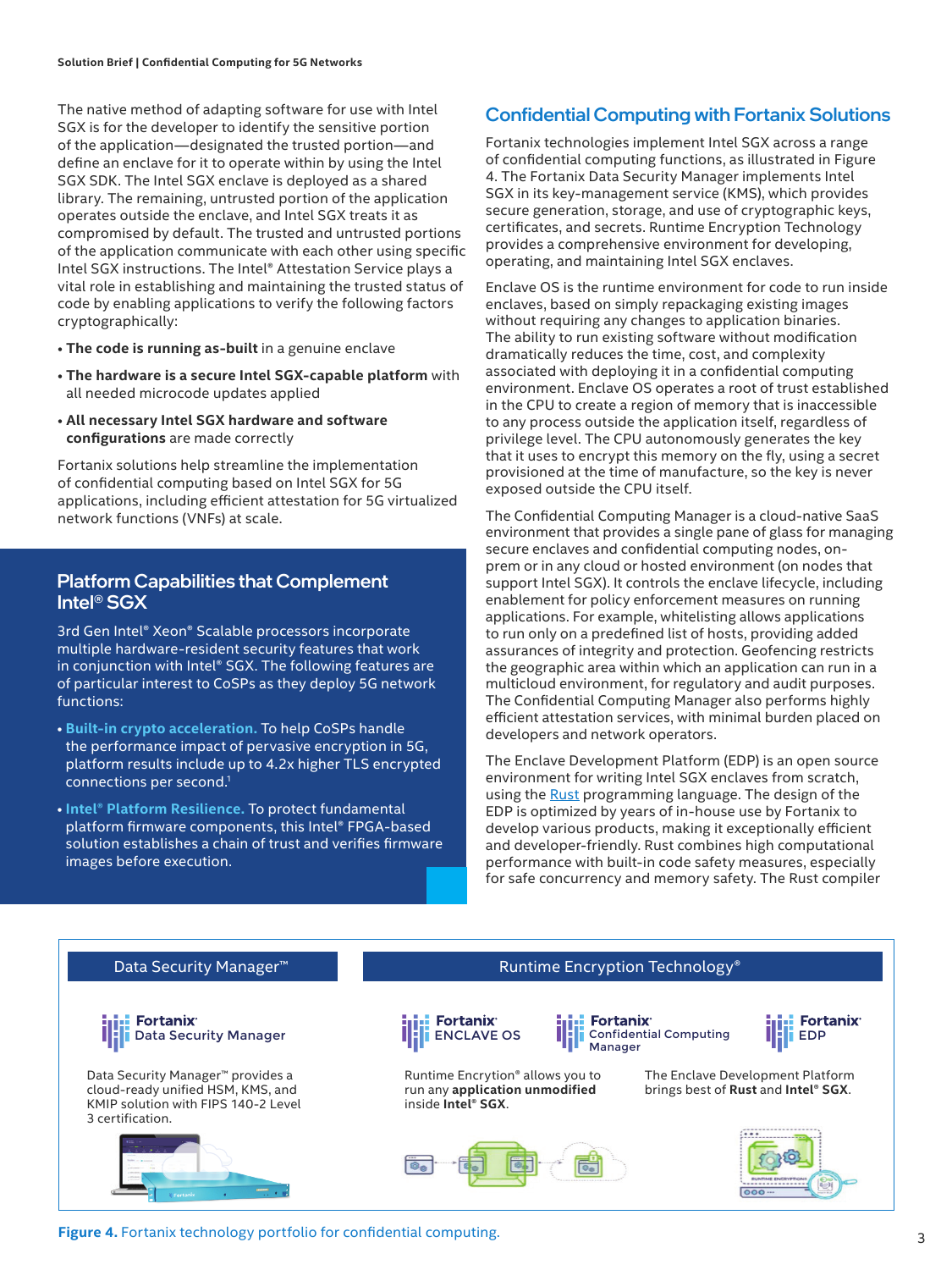allows for code to be compiled specifically for Intel SGX and incorporates static code analysis to provide another level of verification for code safety.

The Fortanix Node Agent software runs on physical or virtual compute nodes, as an intermediary between unmodified applications and Fortanix services. It enables compute nodes to register with the Confidential Computing Manager and manages the workloads operating in secure enclaves. The Node Agent is instrumental in the establishment of trusted compute pools, validating compute-node hardware and platform software. It also assists with application attestation and visibility for the Confidential Computing Manager. Fortanix is working with the cloud ecosystem to enable deployment of the Node Agent through a variety of platforms, including Microsoft Azure and Red Hat® OpenShift® Container Platform.

#### Automated Deployment on Red Hat OpenShift

Red Hat OpenShift is an enterprise Kubernetes platform, shown in Figure 5, that automates management functions for hybrid cloud, multicloud, and edge deployments, helping CoSPs increase operational efficiency. It incorporates a Linux OS and container runtime, hardened by Red Hat security engineers, as well as networking, monitoring, registry, and authentication and authorization components.

OpenShift encapsulates discrete capabilities as Operators, which are software entities that automate and accelerate management tasks. Functionally, OpenShift Operators are custom, application-specific Kubernetes controllers running on the Kubernetes master nodes that commonly fill roles such as dynamic configuration and tuning of compute and network parameters.

Red Hat sustains the open source Operator Framework project to provide tooling and support to the Operator ecosystem. This includes the Operator SDK, which abstracts away Kubernetes API complexities from developers, as well as the Operator Lifecycle Manager, which oversees the lifecycles of all Operators on a Kubernetes cluster, including installation, configuration, and updates. Red Hat also validates the functionality and soundness of Operators on OpenShift, providing developers and cluster administrators with a library of workloads as a service in the form of Red Hat OpenShift Certified Operators.



**Figure 5.** CoSP implementation of Red Hat® OpenShift®.